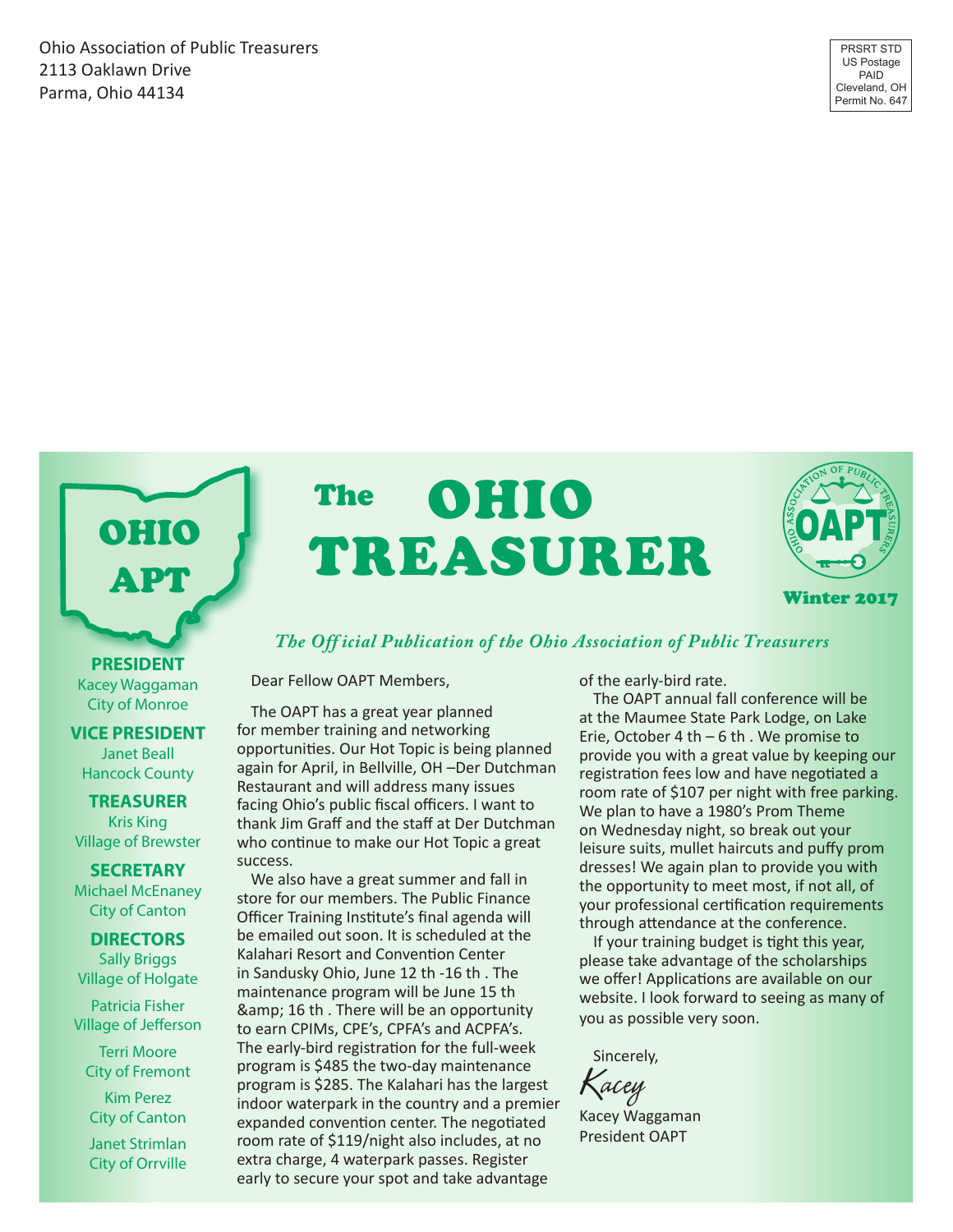## **The Ohio Treasurer Winter 2017 Editor: Jack C. Krise, Jr.**

*The Ohio Treasurer is published for its members by the Ohio Association of Public Treasurers, a chapter of the Association of Public Treasurers of the United States and Canada.*

> *Ohio Chapter Association of Public Treasurers 2113 Oaklawn Drive Parma, Ohio 44134*

*ohiotreasurers@gmail.com*

# Ohio Association of Public Treasurers

The Ohio APT was established to promote the general and professional interest of the public Fiscal Officer in their respective entity, to obtain a higher standard of efficiency, to improve service with allied institutions and to inspire friendly and fraternal relationships among its members. Today, the Ohio Association of Public Treasurers has 500 members which include Fiscal Officers from School Districts, Counties, Townships, Villages, Cities, Library Districts and Special Districts.

# MEMBERS SERVICES

### Education:

The primary goal of the Ohio APT is to educate the Ohio Public Treasurers, Fiscal Officers and Finance Directors.

### Newsletters:

The Ohio APT publishes regular newsletters for its members. These newsletters contain important information and education articles in every issue. You will find your daily work ethic.

### Membership Directory:

The Ohio Association of Public Treasurers publishes an annual membership directory of its public and associate members. This offers its members an important tool for networking and information exchange. This directory is complete with telephone numbers, and E-mail addresses.

### Hot Topic Seminars:

The Ohio APT sponsors annual Hot Topic Seminars. These one day seminars are held in the central part of the State and have covered such topics as GASB rules, Cash Handling, Disaster Recovery, Internal Controls, Collateralization of Public Funds, Pension Changes and Legal Updates.

### Scholarships:

The Ohio APT offers scholarships to public sector members for the Finance Officers Training Program held at the Kalahari Conference Center in Sandusky.

# Ohio APT 37th Annual Public Finance Officers Training Program June 12th – 16th 2017 Kalahari Resort, Sandusky, Ohio

 The Ohio Association of Public Treasurer's Annual Finance Training will be held June 12th – 16th, 2017 and the Maintenance Training will be held June 15th – 16th at the Kalahari Resort, Sandusky, Ohio. The Ohio APT has reserved a special rate of \$119 per night at the Kalahari which includes 4 water park passes. Please make your room reservations by calling the Kalahari Reservation Office at 1-877-525- 2427. Make sure to tell them you are attending the Ohio APT Public Finance Training OAPT urges all Public Finance Training attendees to register early with the Kalahari.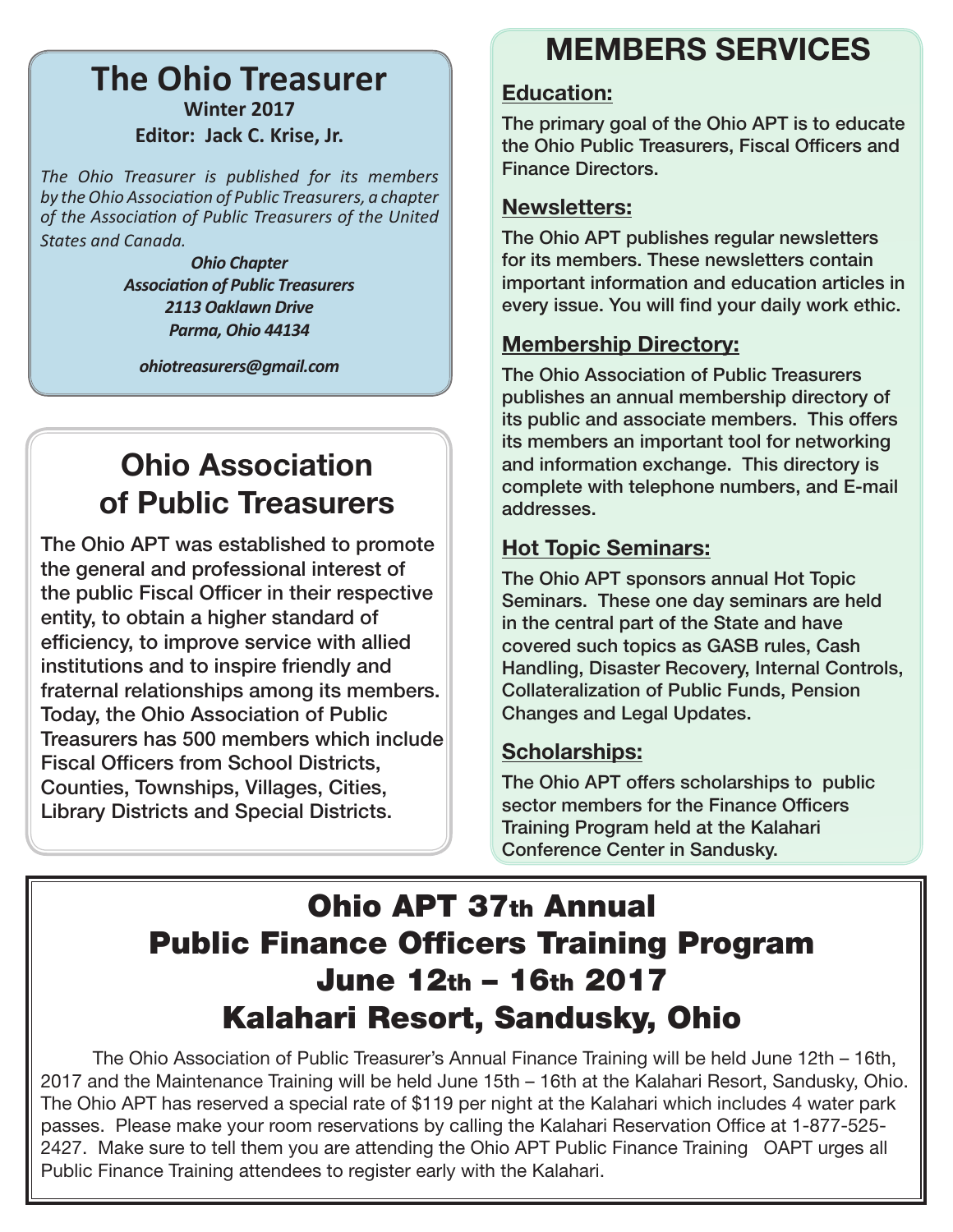# Goals

The Goals of the Ohio Association of Public Treasurers are the following:

- Promote education
- Provide opportunities for information networking
- Improve the quality of service that subdivisions provide to citizens
- Support the mission, purpose and involvement in the Association of Public
- Treasurers of the United States and Canada
- Work constructively toward the advancement and improvement of the fiscal management profession
- Promote cooperation between state, county and local agencies.

# Ohio Finance Officers Training Program

The Ohio APT, in cooperation with the Public Treasury Institute and the John Glenn School of Public Administration at Ohio State University, offers a one week comprehensive training program for Ohio Public Finance Officers. This training program is designed to educate the public finance officer on all aspects of their profession. Completion of this 3 year program and a minimum of 2 years membership in the Association of Public Treasurers of the United States & Canada completes the education requirement for the CPFA (Certified Public Finance Administrator). The CPFA maintenance program runs Thursday & Friday during this program. This is an excellent way to keep your office up to date with current procedures and laws.

 This week long program is held annually the second week of June at the Kalahari Conference Center in Sandusky. The two day maintenance program offers continuing education to maintain the CPFA certification.

# CALENDAR OF EVENTS

Ohio APT Hot Topic Seminar Der Dutchman Bellville, Ohio April 7th, 2017

#### Public Finance Officers Training

 Kalahari Conference Center Sandusky, Ohio June 12th -16th, 2017

### CPFA Maintenance

Kalahari Conference Center Sandusky, Ohio June15th –16th, 2017

### Ohio APT Annual Conference 2017

Maumee State Lodge Maumee, Ohio October 4th -6th, 2017

# Education

### Annual Conference:

The Ohio APT holds an annual conference the first week of October. The annual conference is held Wednesday to Friday in different locations throughout Ohio. The forum is designed to further educate finance officials on such subjects as investments, debt management, cash collections, cash management, internal controls, auditing, tax collection, & banking relations. The Ohio APT conference offers 2 experience points and up to 6 education points towards the CPFA certification.

## CPIM Credit & CPE Credit:

The State Treasurers Office recognizes attendance at the Ohio APT's Annual Conference and Public Finance Officers Training Program for CPIM credits. The Accountancy Board of Ohio awards CPE's for attending a conference.